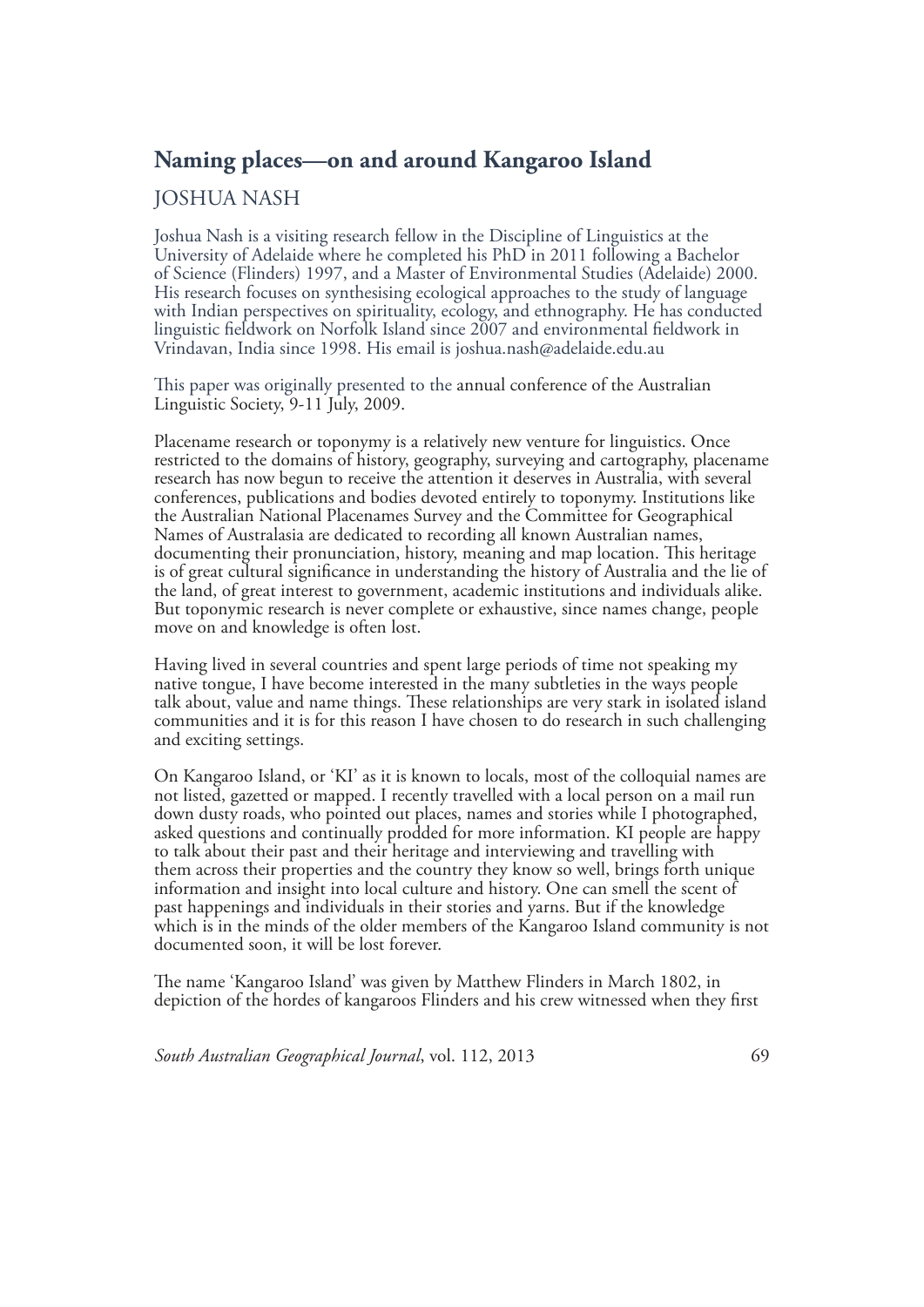came across the Island. The French explorer Nicolas Baudin, who investigated the Island four weeks after meeting Flinders at nearby Encounter Bay, named the Island *Île Borda* in memory of Jean-Charles de Borda, the celebrated French navigator, mathematician and astronomer. Whereas Louis de Freycinet, Baudin's cartographer and surveyor, preferred to name it *Île Decres* after Admiral Denis Duc du Decres, a French Minister of Marine and Colonies. While 'Kangaroo Island' became the official title, both English and French placenames pepper the KI coastline commemorating those voyages led by Flinders and Baudin. The north coast bears names like Cape Dutton, Point Marsden, Cape Torrens and Point Morrison while on the south coast Cape de Couëdic, Cape Kersaint, Vivonne Bay and D'Estrees Bay honour the French expedition of Kangaroo Island. Although the pronunciation of these names has become anglicised, they are among the most obvious French influences on placenaming in South Australia.

Toponymy, like any other classification system, starts broad and becomes more and more specific. In Australia, it is coastal environments and their more obvious features, such as bays, peaks and other landmarks, that were named first by European explorers and colonists and much of this naming was done prior to them setting foot on land. They mark and identify broad aspects of place and space, helping people locate and remember places, events, people and things.

Throughout the period of European settlement and over time, more extensive land use has seen placenames become more specific and more personalised. Some may be called 'insider' names, as they describe smaller aspects of the landscape and are often not known outside of a specific family. They are often loaded with local knowledge, history and humour. The detailed study of an area's specific placenames is termed microtoponymy.

I have begun to document two aspects of the toponymic landscape of Kangaroo Island. The first is the location of offshore fishing ground names, and they are the tools and property of fisher folk. The second feature is what I term folk toponymy. They are esoteric insider names, which do not appear on maps.

Kangaroo Island fishing ground names depict aspects of insider knowledge and locational information associated intrinsically with the land and sea. Fishing is an important livelihood and a defining cultural activity in this remote island community. Kangaroo Island's fisher folk use an intricate system of naming and locating areas at sea. This system is extremely accurate and existed long before GPS technology. To locate a fishing ground or patch, the fisher has to know approximately how far out at sea they are. They then take two visual markings, lining up obvious facets of the landscape that can be seen offshore. These two marks form a triangle with the offshore point being the location of the fishing ground. This primitive method of triangulation is very precise and reliable. Fishers will never let anyone know their marks lest they give their favourite spots away to others. So when interviewing fishers on KI I often had to reassure my informants. 'I don't want to know your fishing spots, just the names and what they mean. I'm a linguist, not a fisher', I would say.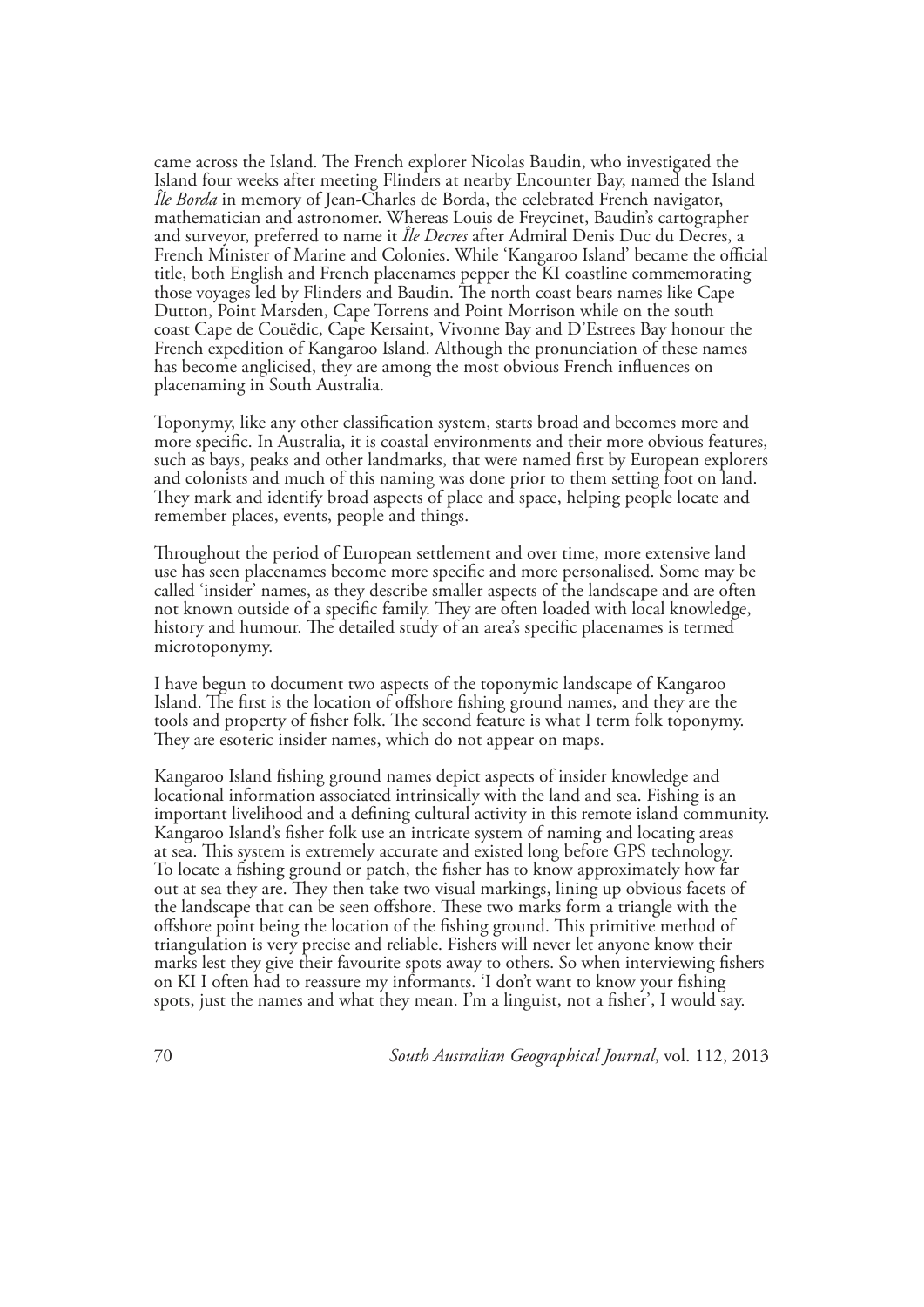A couple of Kangaroo Island fishing grounds are: 'Between the Tits'—a ground known to a few local fishers, off Kangaroo Head using the space in between 'The Tits'—a local placename to describe the undulating landscape in the area—in lining up the ground. An old name, it has been used for ages. Another fishing ground is called 'No Reason'—a fisher stopped the boat one day when he was out with some other blokes. He put the anchor down and people asked, 'Why did you stop the boat and anchor here?' and the fisher said, 'No reason'. But it turned out to be one of the best fishing grounds in the Penneshaw area and is still used today. Named approximately 20 years ago, it's about half a mile out at sea. Whereas 'The Purple Patch' is just a couple of hundred yards out from shore. The area at sea appears purple due to an underwater reef there. It is also a great fishing spot and the name alludes to the expression, 'you've struck a purple patch', meaning 'you've done well'.

Here are some other names and fishing locations around the American River and Penneshaw area in the northern part of the Island. As one fisherman narrated to me, 'The fishing ground 'The Gums' is in the American River area, just off the coast. It's about 400 metres north-east from Edgar's Ground. It was named such as some big gum trees in by Deep Creek were used as marks. It was named by locals around World War Two. Eight hundred metres back from The Gums you come to 'The Front Door Patch'. It was named such by the old timers a long time ago, as you use the front door of the burnt-out house in the mark. From The Front Door you go out 400 metres to the south-west and you come to 'Gray's'. It was given that name because Gray, a butcher on KI, had built the house. It's a really old name.'

These fishing ground names, locations and associated folklore serve as historical, geographical and cultural markers of identity and place for the Kangaroo Islanders. They depict a time gone by and are a very precise orientation system that doesn't require any devices save local knowledge, a sound memory, a good eye and no fog. The names of boats, fishers, events and locational information, all merge in this esoteric, ephemeral and subtle process of placenaming.

Folk toponymy on Kangaroo Island is a category of naming in which local placenames depict and embody very specific events, history and land use throughout the Island's colourful past. They represent an important element in the speech of landowner families and people who know island areas like the backs of their hands, such as the names that a local Aboriginal man, Tiger Simpson, gave to several places. Borrowed from the South Australian capital's street names, Gawler Place and Anzac Highway describe aspects of the KI landscape that perhaps reminded Simpson of parts of Adelaide. The well-known 'Felt Hat Corner' is another name Simpson gave which is well and truly solidified into the memory of the Kangaroo Islanders. Simpson used to live there and he once put a felt hat on a stick in the bend of the road as a marker. It stayed there for a long time and has been called Felt Hat Corner ever since. Today a felt hat is still to be seen now, hanging on the sign that displays its name: 'Felt Hat Corner'. Other well-known corners are Dudd's Corner, Hog Bay River Corner, Grimshaw's Corner, Johnson's Corner, YMCA Corner near Pelican Lagoon and Staggerjuice Corner so named by a local who was fond of a drink.

*South Australian Geographical Journal*, vol. 112, 2013 71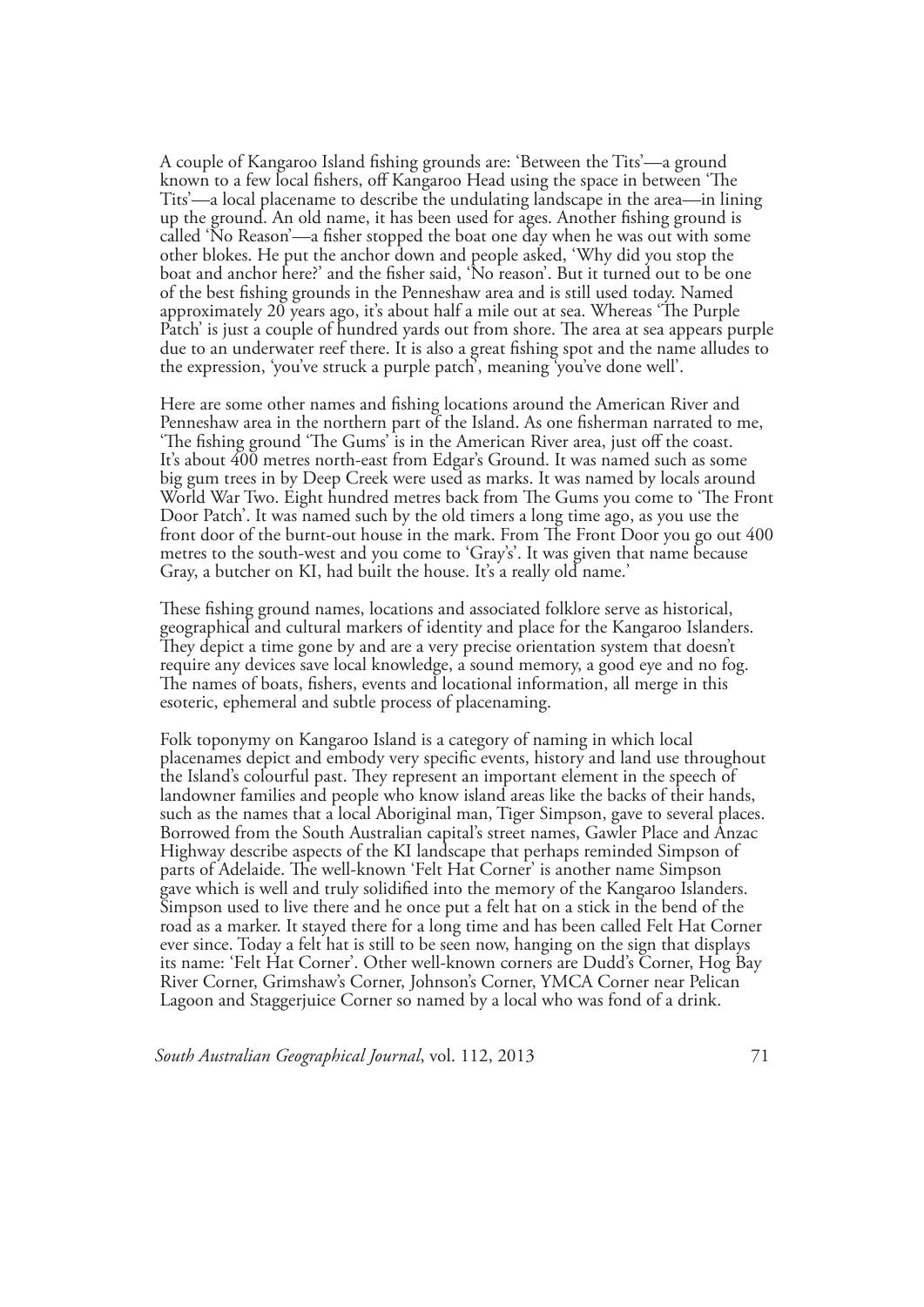

*A well known Kangaroo Island placename 2009. Courtesy the author*

Pigs Head Corner is a crossing which remembers the legend of Fireball Bates, since Bates placed a pig's head under a tree there to remind him where he had buried some nails for his mate, the well-known local identity Nat Thomas, to collect. One of my informants showed me some rusty handmade nails he apparently discovered at this site in the 1950s. It is easy for legend, truth, reality and names to get mixed up when doing toponymic research, which just makes it even more fun and challenging. Sometimes not knowing the history of a placename is just as important and informative as knowing it. Spurious histories and the possibility of several plausible names or origins of names for one and the same place are just a couple of the exciting and interesting parts of doing placename research.

Less well-known corners on KI are Stink Corner on the Willson River Road, named such as this was where a gentleman used to dump wallaby carcasses after they were stripped for their hides and Clitcher's Corner, a crossing on the Blue Gum Road where a fellow called Clitcher used to live—marking history, as simply as that.

House names are a very personal aspect of folk toponymy. They are often clearly named and signposted and available to public purview on KI's roads. However, what they mean and what they commemorate is often unknown. Many illustrate and explore a sense of sentiment and yearning for Mother England and a longing for the residents to return to where they had come from. Names like Brighton Downs, Richmond Park, Brackenmore, Sandhurst, York Farm, Lincoln Green, Kent Park, Woodleigh and Wyndbourne Cottage might bring to mind the motherland or perhaps instead, speak of a complete lack of inventiveness. San Antone, St. Austell, New Country, Pioneer Bend, Poverty Park and Dehra Dun, recollecting a hill station

72 *South Australian Geographical Journal*, vol. 112, 2013